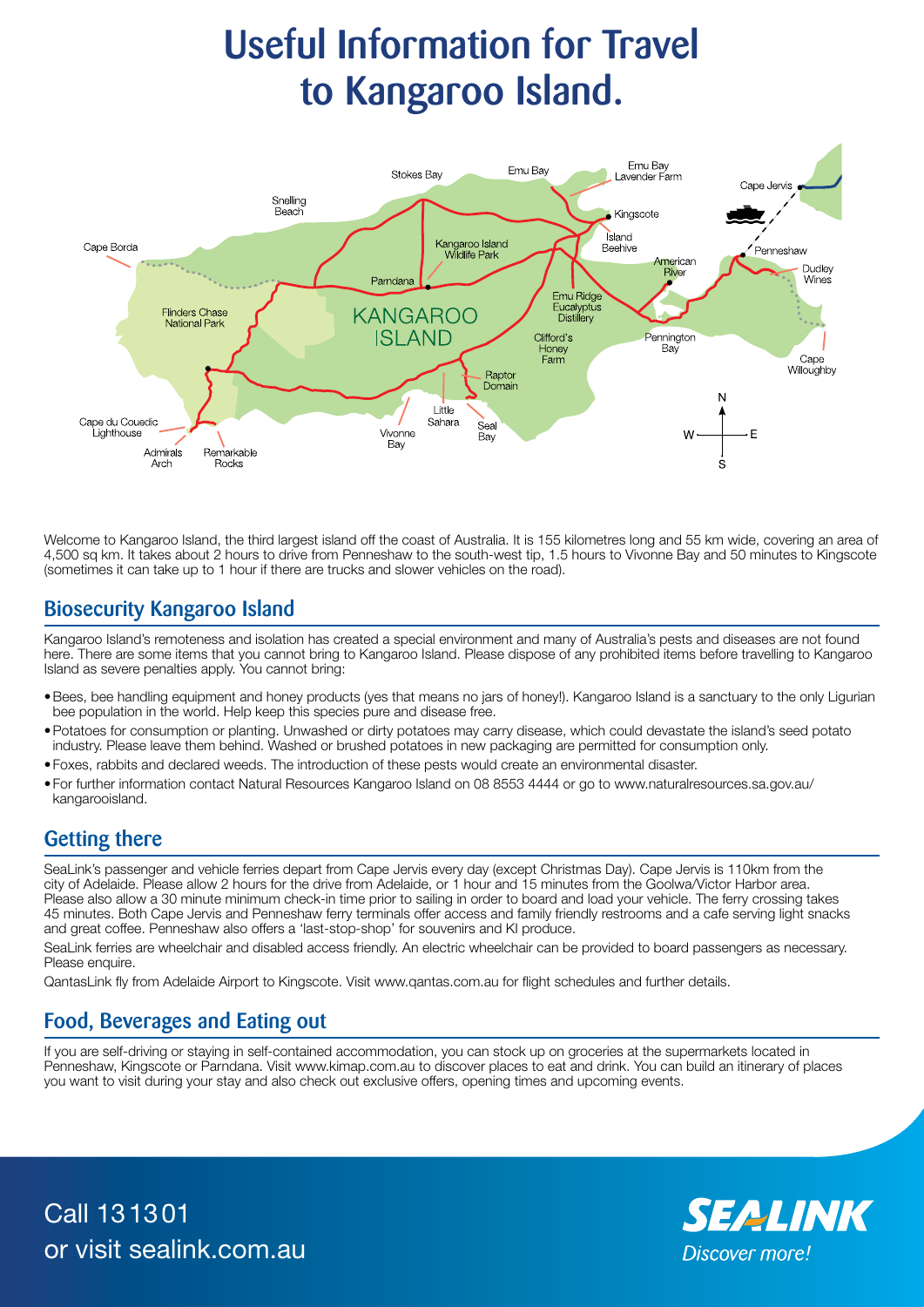# Tips On Driving Safety

We urge caution on all Kangaroo Island roads, especially unsealed roads. It is recommended that you travel at no more than 60kph on unsealed roads and slow down on corners and blind spots. In Australia we drive on the left hand side of two-way roads.

Also, please be wary that native animals on Kangaroo Island (as they do in many regional areas of Australia), come out early in the morning (dawn), at sunset (dusk) and during the night and they tend to congregate at the sides of roads. We recommend that you do not drive between the hours of dusk to dawn and if you do, please be cautious.

# Getting around Kangaroo Island

Please note there is very limited public transport on the island. You can either bring your own vehicle on the ferry or select from one of the many transport options below (bookings are essential).

| River to connect with morning and evening ferry services. Phone 13 13 01.                                                                                                                      |
|------------------------------------------------------------------------------------------------------------------------------------------------------------------------------------------------|
| or visit www.KI247buscharters.com.au                                                                                                                                                           |
| www.kitransfers.com.au                                                                                                                                                                         |
| Budget Rent-a-Car Kangaroo Island Rental Cars are available for collection at Penneshaw Ferry Terminal or<br>Kingscote Airport. Phone 8553 3133.                                               |
| Coach Tours, Private Charters and 4WD Touring You may like the ease and comfort of an organised coach or 4WD tour.<br>SeaLink offer a variety of excellent tours - please enquire on 13 13 01. |

# Mobile Phones

Telstra coverage is available across the island, but can be inconsistent in more remote areas. Limited Optus and Vodaphone is available from Kingscote to Penneshaw and adjacent areas. Visitors are advised to contact their mobile supplier for updated information. Public phones are located at Penneshaw, American River, Kingscote, Cygnet River, Brownlow, Emu Bay, Parndana, Vivonne Bay, Seal Bay.

# Emergency Services

| 8553 2018.                                                                                                                       |
|----------------------------------------------------------------------------------------------------------------------------------|
|                                                                                                                                  |
| State Emergency Service (SES)Telegraph Rd, Kingscote. Phone 8553 2631 for enquiries, or 132 500 for storm<br>and flood response. |
|                                                                                                                                  |
|                                                                                                                                  |
| Kangaroo Island Medical Clinic, 64 Murray St, Kingscote. Phone 8553 2037.                                                        |
| Kingscote Dental Surgery, 3 Wheelton St, Kingscote. Phone 8553 3117.                                                             |
|                                                                                                                                  |

#### Internet Services

| Fat Beagle Coffee Shop (Free Wi-Fi)                             |
|-----------------------------------------------------------------|
|                                                                 |
| Mercure Kangaroo Island Lodge (for quests only).                |
|                                                                 |
| Aurora Ozone Hotel. Open daily.                                 |
|                                                                 |
| IGA and Post Office (charges may apply, see below for details). |

# SeaLink Guest Wi-Fi

SeaLink offers FREE Wi-Fi for its customers at the Cape Jervis and Penneshaw Ferry Terminals and on board the ferries.



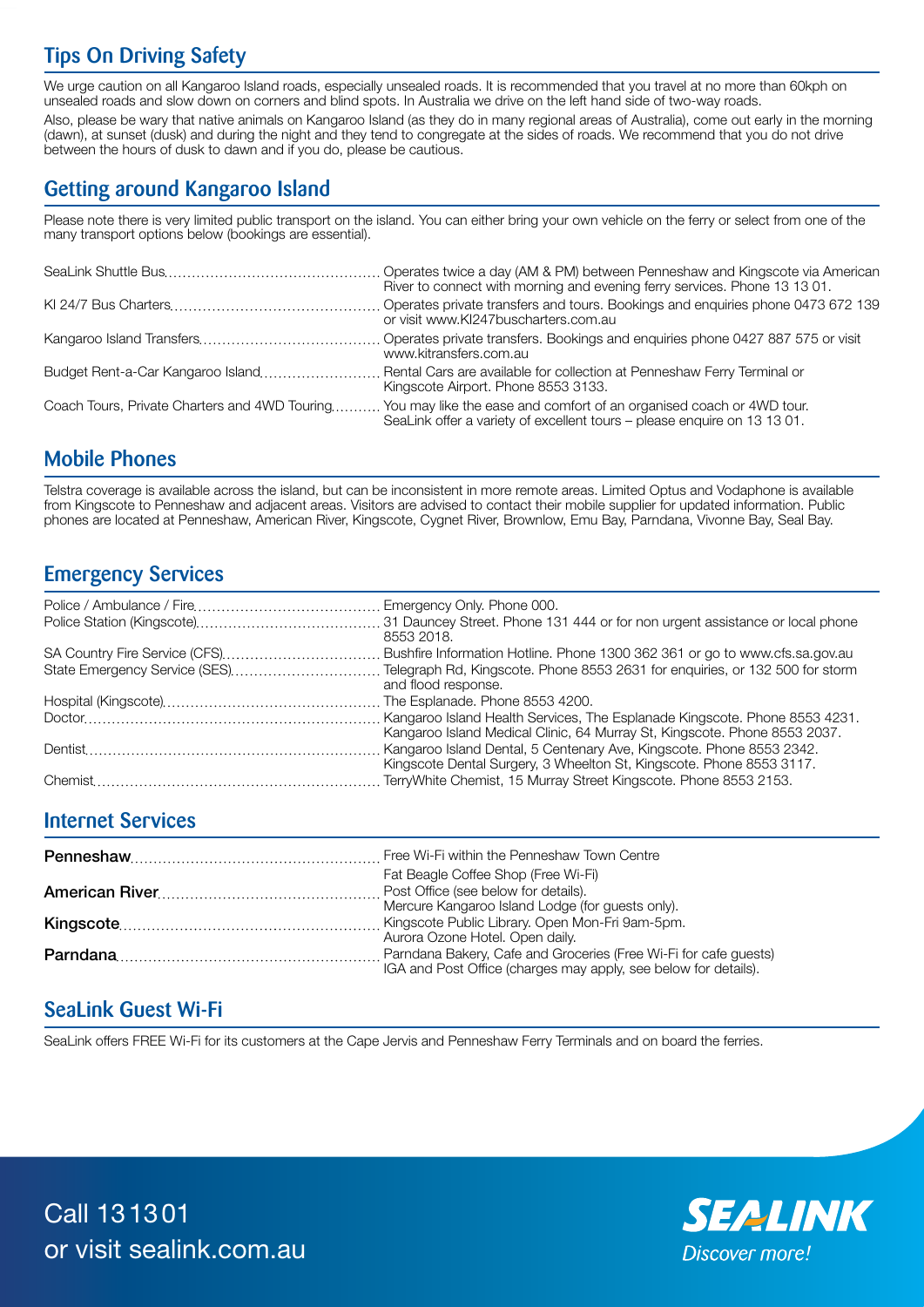# Post Offices, Supermarkets, Banking and ATM's

Penneshaw

|                       | Penneshaw Business Centre/Post Office Middle Terrace. Agent for Bank SA and Commonwealth Bank.<br>EFTPOS and ATM.                         |
|-----------------------|-------------------------------------------------------------------------------------------------------------------------------------------|
|                       | Open Mon-Fri 9am-5pm, Sat 9am-12noon. Phone 8553 1020.                                                                                    |
|                       |                                                                                                                                           |
|                       |                                                                                                                                           |
| <b>American River</b> |                                                                                                                                           |
|                       | bread, milk, fruit and vegetables, tea and coffee, cakes and bait for fishing.                                                            |
|                       | Banking for any major bank, bill payment and internet (charges apply).<br>Open Mon-Fri 9am-5pm, Saturday 9am-12pm. Phone 8553 7000.       |
| Kingscote             |                                                                                                                                           |
|                       | Fri 9.30am-5pm. Phone 8553 3032.                                                                                                          |
|                       | Fri 9.30am-1.30pm. Phone 8553 2448.                                                                                                       |
|                       |                                                                                                                                           |
|                       | Phone 8553 2011.                                                                                                                          |
|                       |                                                                                                                                           |
|                       | and Bendigo Bank. Open Mon-Fri 9am-5pm. Phone 8553 2122.                                                                                  |
|                       | 5pm. Phone 8551 4000.                                                                                                                     |
| Parndana              |                                                                                                                                           |
|                       | to close, Phone 8559 6071.                                                                                                                |
|                       | 8am-7pm, winter Mon-Sat 8am-6.30pm, Sun 8.30am-5pm. Phone 8559 6097.                                                                      |
|                       | 8am-4pm. Phone 8559 6051.                                                                                                                 |
| <b>Vivonne Bay</b>    |                                                                                                                                           |
|                       | Vivonne Bay General Store and Bottleshop South Coast Rd Vivonne Bay, Open 7 days 9am to 6pm. ATM. Postal service.<br>Phone: 08 8559 4285. |

# Caravan Parks

| or A/H 0408 007 897. |
|----------------------|
|                      |
|                      |
|                      |

For other camping areas please call the Kangaroo Island Council, Kingscote on 8553 4500.

# Taking Pets to Kangaroo Island

Please make yourself familiar with our rules for travelling on the ferry with pets at https://www.sealink.com.au/about-sealink/faqs/

It is also very important to notify the Kangaroo Island Council prior to your visit on 08 8553 4500 or via email kicouncil@kicouncil.sa.gov.au and provide the following details – full name, contact number while visiting, breed of animal(s), council registration details for the animal and duration of your stay.

Pets are NOT allowed at Seal Bay, Flinders Chase or any Park on Kangaroo Island (including car parks). Useful contacts for you include: KI Kennels Dog and Cat Boarding Facilities, 935 Hog Bay Road, Nepean Bay (08 8553 9032) and Kangaroo Island Veterinary Clinic, Playford Highway, Kingscote.

#### Fuel

#### Penneshaw

Penneshaw Fuel (BP) Thomas Willson Street. Unleaded 91 Octane, Diesel, Bottled Gas, Ice and Bait. Open daily 7.30am-6.30pm (closes earlier in Winter Months). Fuel available 24hrs by outdoor payment terminal. Phone 8553 1044.

Call 131301 or visit sealink.com.au